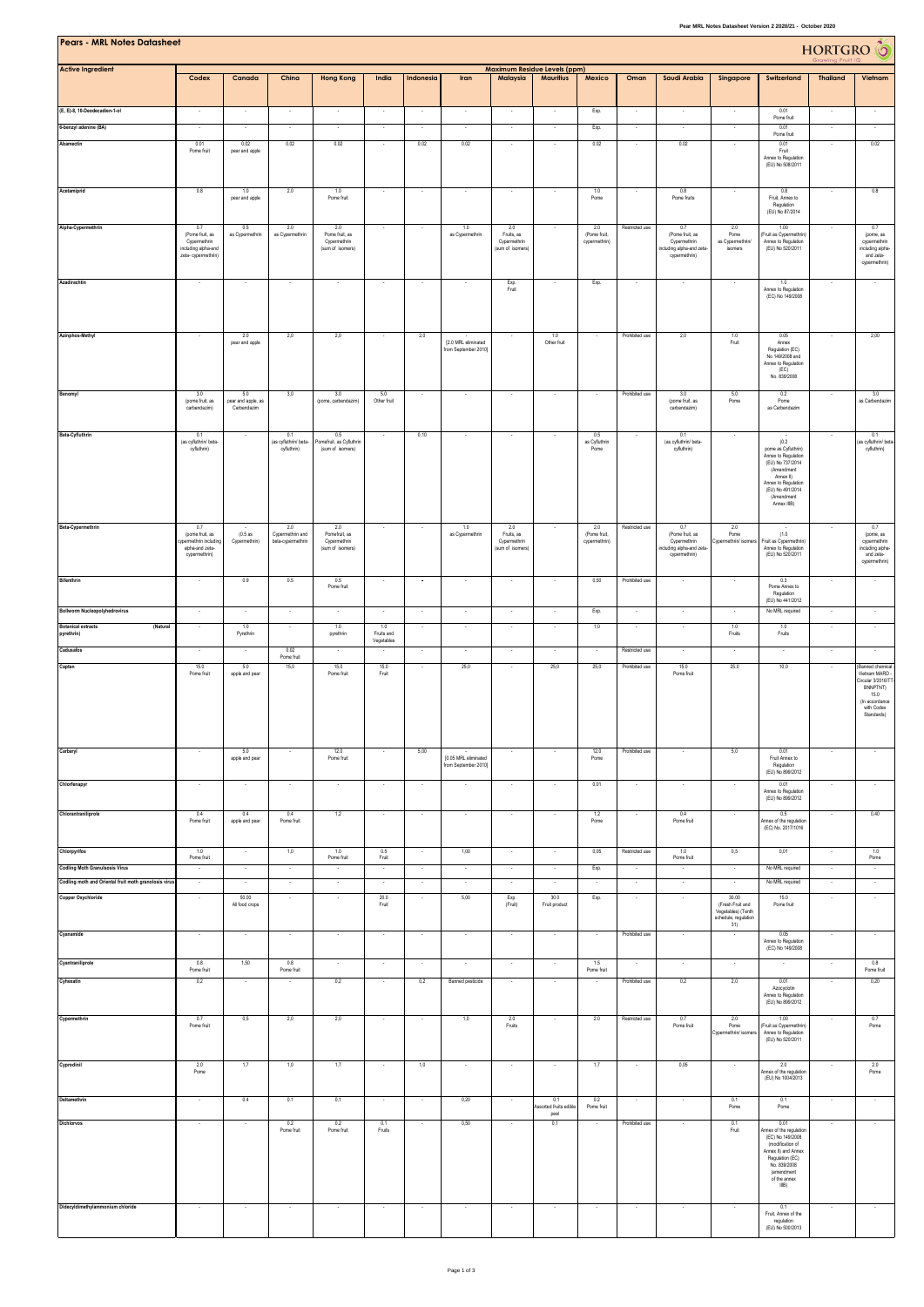| Pear MRL Notes Datasheet Version 2 2020/21 - October 2020 |                                                      |                                        |                                                   |                                               |                                     |                          |                          |                          |                          |                               |                          |                                          |                          |                                                                                                                                                           |                                    |                                                                  |
|-----------------------------------------------------------|------------------------------------------------------|----------------------------------------|---------------------------------------------------|-----------------------------------------------|-------------------------------------|--------------------------|--------------------------|--------------------------|--------------------------|-------------------------------|--------------------------|------------------------------------------|--------------------------|-----------------------------------------------------------------------------------------------------------------------------------------------------------|------------------------------------|------------------------------------------------------------------|
| <b>Pears - MRL Notes Datasheet</b>                        | HORTGRO <sup>6</sup><br>Maximum Residue Levels (ppm) |                                        |                                                   |                                               |                                     |                          |                          |                          |                          |                               |                          |                                          |                          |                                                                                                                                                           |                                    |                                                                  |
| <b>Active Ingredient</b>                                  | Codex                                                | Canada                                 | China                                             | <b>Hong Kong</b>                              | India                               | Indonesia                | Iran                     | Malaysia                 | <b>Mauritius</b>         | Mexico                        | Oman                     | Saudi Arabia                             | Singapore                | Switzerland                                                                                                                                               | <b>Thailand</b>                    | Vietnam                                                          |
| Difenoconazole                                            | 4.0<br>Pome fruit                                    | 5.0<br>Pome fruit                      | 0,5                                               | 1.0<br>Pome fruit                             |                                     |                          |                          |                          |                          | 5,0                           |                          | 0.5<br>Pome fruit                        |                          | 0.5<br>Annex to Regulation<br>(EU) No 834/2013                                                                                                            |                                    | 0.8<br>Pome                                                      |
| Diphenylamine                                             | 5,0                                                  |                                        | 5,0                                               | 7,0                                           |                                     | 5,0                      |                          |                          |                          | 5,0                           |                          | 5,0                                      | 5,0                      | 0.1<br>Annex to Regulation<br>(EU) No 772/2013                                                                                                            |                                    | 5,0                                                              |
| Dithianon                                                 | 1.0<br>Pome fruit                                    | 8.0                                    | 2.0                                               | 5.0<br>Pome fruit                             |                                     |                          |                          |                          |                          | 5.0                           |                          | 5.0<br>Pome fruit                        |                          | 0.3<br>Pome fruit                                                                                                                                         |                                    | 1.0<br>Pome fruit                                                |
| Dodine                                                    | 5.0                                                  | 5.0                                    | 5,0                                               | 5.0                                           |                                     |                          | 5,00                     |                          | 5,0                      | 5,0                           |                          | 5.0                                      | 5,0                      | 0.9                                                                                                                                                       |                                    | 5.0                                                              |
| Emamectin benzoate                                        | Pome fruit<br>0.02                                   | apple and pear                         | 0,02                                              | Pome fruit<br>0,025                           |                                     |                          |                          |                          |                          | 0,025                         |                          | Pome fruit<br>0.02                       |                          | Pome fruit<br>0.02                                                                                                                                        |                                    | Pome fruit<br>0,02                                               |
|                                                           | Pome fruit                                           |                                        |                                                   |                                               |                                     |                          |                          |                          |                          |                               |                          | Pome fruit                               |                          | Fruit, Annex to<br>Regulation<br>(EU) No 293/2013                                                                                                         |                                    |                                                                  |
| Esfenvalerate                                             | $\sim$                                               | $\sim$                                 | 1,00                                              | 1,0                                           | $\cdot$                             |                          | 2.0<br>as Fenvalerate    | $\sim$                   | $\overline{\phantom{a}}$ | 1.00                          | ٠.                       | $\overline{\phantom{a}}$                 | $\sim$                   | 0.1<br>As fenvalerate, Annex<br>to Regulation<br>(EU) No 491/2014                                                                                         | $\overline{\phantom{a}}$           | $\sim$                                                           |
| Etoxazole                                                 | 0.07<br>Pome fruit                                   | 0.2<br>apple and pear                  | 0.07<br>Pome fruit                                | 0.2<br>Pome fruit                             | $\cdot$                             |                          | $\overline{\phantom{a}}$ | ٠                        | ٠                        | 0.2<br>Pome                   |                          | 0.07<br>Pome fruit                       | $\overline{\phantom{a}}$ | 0.07<br>Annex to Regulation<br>(EU) No 834/2013<br>(amendment of Annex<br>II) and Annex to<br>Regulation (EU) No<br>293/2013 (amendment<br>to Annex IIIB) | $\cdot$                            | 0,07                                                             |
| Fenazaquin                                                |                                                      |                                        |                                                   | $\sim$                                        | $\cdot$                             | $\overline{\phantom{a}}$ | $\overline{\phantom{a}}$ | $\overline{\phantom{a}}$ | $\cdot$                  | 0.6<br>Pome fruit             |                          |                                          | $\overline{\phantom{a}}$ | 0.2<br>Pome                                                                                                                                               | $\cdot$                            | $\sim$                                                           |
| Fenbuconazole                                             | 0.5<br>Pome fruit                                    | $\sim$                                 | 0.1<br>Pome fruit                                 | 0.1<br>Pome fruit                             | $\sim$                              | $\sim$                   | $\sim$                   | $\sim$                   | $\lambda$                | $\sim$                        | ÷.                       | 0.5<br>Pome fruit                        | $\sim$                   | 0.5<br>Annex to Regulation<br>(EU) No 491/2014                                                                                                            | $\sim$                             | 0.5<br>Pome fruit                                                |
| Fenbutatin-Oxide                                          | 5.0<br>Pome fruit                                    | 3.0<br>pear and apple                  | 5,0                                               | 15,0                                          | $\sim$                              |                          | ٠.                       | $\overline{\phantom{a}}$ | 5,0                      | 15,0                          |                          | 5.0<br>Pome fruit                        | 5,0                      | 2.00<br>Annex to Regulation<br>(EC)<br>No 1050/2009.<br>Amending the<br>19.12.2009                                                                        |                                    | 5.0<br>Pome fruit                                                |
| Fenoxycarb                                                | ÷.                                                   |                                        |                                                   |                                               | $\sim$                              |                          |                          |                          | ÷.                       | $\sim$                        |                          | ×                                        |                          | 1.0<br>Annex to Regulation<br>(EC) No 149/2008                                                                                                            | $\sim$                             |                                                                  |
| Fenpyroximate                                             | 0.2                                                  | 0,3                                    | 0.3                                               | 0.3                                           | $\sim$                              | - 2                      | 0,4                      |                          |                          | 0.3                           |                          | 0.3                                      | ÷.                       | 0,2                                                                                                                                                       | $\sim$                             | 0,3                                                              |
| Fludioxonil                                               | 5.0<br>Pome fruit                                    | 5,0                                    | Pome frui                                         | Pome frui<br>0,7                              | $\sim$                              |                          | $\overline{\phantom{a}}$ | $\sim$                   |                          | Pome fru<br>5.0<br>(pome)     |                          | Pome fruit<br>5.0<br>Pome fruit          |                          | 5.0<br>Annex to Regulation<br>(EU) No 79/2014                                                                                                             | $\overline{\phantom{a}}$           | 5.0<br>Pome fruit                                                |
| Flufenoxuron                                              | ÷.                                                   | 1,0                                    | 1,0                                               | 0,5                                           | $\lambda$                           | ÷.                       | ÷.                       | ÷.                       | ÷.                       | 0.5                           |                          | ×                                        |                          | 0.5<br>Annex to Regulation<br>(EC) No 1050/2009                                                                                                           | $\sim$                             | $\sim$                                                           |
| Fluopyram                                                 | 0.5<br>Pome fruit                                    | 0,8                                    |                                                   |                                               |                                     |                          |                          |                          |                          | 0,80                          |                          | 0.5<br>Pome fruit                        |                          | 0.5<br>Annex to Regulation<br>(EU) No 491/2014                                                                                                            |                                    | 0.5<br>Pome                                                      |
| Flusilazole                                               | 0.3<br>Pome fruit                                    |                                        | 0,2                                               | 0.3<br>Pome fruit                             |                                     |                          |                          |                          |                          |                               |                          | 0.3<br>Pome fruit                        |                          | 0.10<br>Pome fruit                                                                                                                                        |                                    | 0.3<br>Pome fruit                                                |
| Fluxapyroxad                                              | 0.9<br>Pome fruit                                    | 0,8                                    |                                                   |                                               | ÷.                                  |                          |                          |                          |                          | 0,80                          |                          | 0.9<br>Pome fruit                        |                          | 0.9<br>Pome, Annex to<br>Regulation<br>(EU) No 491/2014                                                                                                   |                                    | 0.9<br>Pome fruit                                                |
| Furfural<br>mma-Cyhalothrin                               | 0.2                                                  | 0.3                                    | 0.2                                               | 0.2                                           |                                     |                          |                          |                          |                          | 0.3                           | Restricted use           | 0.2                                      |                          | 0.1                                                                                                                                                       |                                    | 0.2                                                              |
|                                                           | pome fruit, as lambda<br>cyhalothrin)                | (as lambda-<br>cyhalothrin)            | (as cyhalothrin and<br>.<br>ambda-cyhalothrin)    | As cyhalothrin (Sum of<br>all isomers)        |                                     |                          |                          |                          |                          | Pome                          |                          | (pome fruit, as lambda-<br>cyhalothrin)  |                          | ome fruit, as Lambda<br>Cyhalothrin, Annex of<br>the regulation<br>(EU) No 834/2013                                                                       |                                    | Pome, as<br>cyhalothrin                                          |
| <b>Gibberellins</b>                                       |                                                      |                                        |                                                   |                                               |                                     |                          |                          |                          |                          | Exp.                          |                          |                                          |                          | No MRL required                                                                                                                                           | 5.00<br>Pome                       |                                                                  |
| Hexaconazole                                              | $\overline{\phantom{a}}$                             |                                        | 5,0                                               |                                               | $\sim$                              |                          |                          |                          | $\overline{\phantom{a}}$ | $\sim$                        | $\sim$                   | ٠                                        |                          | 0.01<br>Annex to Regulation<br>(EU) No 899/2012                                                                                                           | $\sim$                             |                                                                  |
| Indoxacarb                                                | 0,2                                                  |                                        |                                                   | 2,0                                           |                                     | 0,20                     |                          |                          |                          | 0,2                           |                          | 0,2                                      |                          | 0.5                                                                                                                                                       |                                    | 0.2                                                              |
| Iprodione                                                 | 5.0<br>Pome fruit                                    |                                        | 5,0                                               | 5.0<br>Pome fruit                             |                                     |                          |                          |                          | 10,0                     |                               |                          | 5.0<br>Pome fruit                        | 10,0                     | 5.00<br>Fruit, Annex to<br>Regulation<br>(EC) No 149/2008                                                                                                 |                                    | 5.0<br>Pome fruit                                                |
| Kresoxim-Methyl                                           | 0.2<br>Pome fruit                                    | 0.5<br>pear and apple                  | 0.2<br>Pome fruit                                 | 0.2<br>Pome fruit                             |                                     |                          |                          |                          |                          | 0.5<br>Pome                   |                          | 0.2<br>Pome fruit                        |                          | 0.2<br>Pome<br>Annex to Regulation<br>(EU) No 251/2013<br>(Amendment<br>Annex II)<br>Annex to Regulation<br>(EU) No 364/2014<br>(Amendment<br>Annex IIIB) |                                    | 0.2<br>Pome                                                      |
| Lambda-Cyhalothrin                                        | 0.2<br>Pome fruit                                    | 0.3<br>Pears                           | 0.2<br>(as cyhalothrin and<br>lambda-cyhalothrin) | 0.2<br>As cyhalothrin (Sum of<br>all isomers) | $\cdot$                             | $\cdot$                  | $\cdot$                  | $\cdot$                  | $\cdot$                  | 0.3<br>Pome                   | Restricted use           | 0.2<br>Pome fruit                        | $\sim$                   | 0.1<br>ome fruit, annex of the<br>regulation<br>(EU) No 834/2013                                                                                          | $\cdot$                            | 0.2<br>Pome, as<br>cyhalothrin                                   |
| Mancozeb                                                  | 5.0<br>Pome fruit, as<br>Dithiocarbs.                | 7.0<br>pear and apple<br>(Dithiocarb.) | 5.0<br>(as Dithiocarbs.)                          | 10.0<br>as Dithiocarb                         | 3.00<br>Pome fruit<br>(Dithiocarb.) | $\cdot$                  | 5.0<br>Dithiocarbs.      | 5.00<br>Pome fruit       | $\cdot$                  | 0,60                          | Prohibited use           | 5.0<br>Pome fruit, as<br>Dithiocarbs.    | 3.0<br>Dithiocarbs.      | 5.00<br>Pome fruit<br>(Dithiocarbs.)                                                                                                                      | $\cdot$                            | 5.0<br>Pome, as<br>Dithiocarb                                    |
| Maneb                                                     | 5.0<br>Pome fruit, as                                | 7.0<br>pear and apple                  | 5.0<br>(as Dithiocarbs.)                          | 10.0<br>as Dithiocarb                         | 3.00<br>Pome fruit                  |                          | 5.0<br>Dithiocarbs.      |                          |                          | $\sim$                        | Prohibited use           | 5.0<br>Pome fruit, as                    | 3.0<br>Dithiocarbs.      | 5.00<br>Pome fruit                                                                                                                                        |                                    | 5.0<br>Pome, as                                                  |
| Mercaptothion (Malathion)                                 | Dithiocarbs.<br>$\sim$                               | (Dithiocarb.)<br>2.0<br>pear and apple | 2,0                                               | 8,0                                           | (Dithiocarb.)<br>4.0<br>Fruits      |                          | 0,50                     | $\sim$                   | $\sim$                   | 8,00                          | $\cdot$                  | Dithiocarbs.<br>$\overline{\phantom{a}}$ | $\cdot$                  | (Dithiocarbs.)<br>0.02<br>Annex to Regulation                                                                                                             | ٠                                  | Dithiocarb                                                       |
| Metamitron                                                |                                                      |                                        |                                                   |                                               |                                     |                          |                          |                          |                          | $\cdot$                       |                          |                                          |                          | (EU) No 270/2012<br>0,10                                                                                                                                  |                                    |                                                                  |
| Methidathion                                              | 1,0                                                  | 0.5<br>pear and apple                  | 0.05<br>Pome fruit                                | 1,0                                           | $\cdot$                             | 1,00                     | Banned pesticide         | $\sim$                   | 0,5                      | $\cdot$                       | Prohibited use           | 1,0                                      | 0,2                      | 0.03<br>Annex to Regulation<br>(EU) No 310/2011                                                                                                           | 0.2<br>(Draft proposed MRL<br>0.1) | 1,00                                                             |
| Methoxyfenozide                                           | 2.0<br>Pome fruit                                    | 1.5<br>pears and apples                |                                                   | 2.0<br>Pome fruit                             | $\sim$                              | $\sim$                   | $\sim$                   | $\sim$                   | $\sim$                   | 2,00                          | $\overline{\phantom{a}}$ | 2.0<br>Pome fruit                        | $\sim$                   | 2.00<br>Annex to Regulation<br>(EU) No 491/2014                                                                                                           | $\overline{\phantom{a}}$           | $\frac{2.0}{Pome}$                                               |
| Methylcyclopropene                                        |                                                      |                                        |                                                   |                                               |                                     |                          |                          |                          |                          |                               |                          |                                          |                          | 0.01<br>Schedule<br>Regulation (EC)<br>No. 149/2008                                                                                                       |                                    |                                                                  |
| Methyl eugenol                                            | $\sim$                                               | $\sim$                                 | $\sim$                                            | $\sim$                                        | $\sim$                              | $\sim$                   | $\sim$                   | $\sim$                   | $\sim$                   | $\sim$                        | $\sim$                   | $\sim$                                   | $\sim$                   |                                                                                                                                                           | $\sim$                             | $\sim$                                                           |
| Methyl-Parathion (Parathion-methyl)                       | $\cdot$                                              | $\cdot$                                | 0.01<br>Pome fruit                                | $\cdot$                                       | 0.2<br>Fruits                       |                          | Banned pesticide         | $\overline{\phantom{a}}$ | 0.2<br>Fruit             | Tolerance<br>withdrawn in USA | Prohibited use           | $\overline{\phantom{a}}$                 | Parathion 0.5            | 0.01<br>Annex to Regulation<br>(EU) No 899/2012                                                                                                           | $\cdot$                            | Banned chemical<br>Vietnam MARD<br>Circular 3/2016/T<br>BNNPTNT) |
| <b>Mineral Oil</b><br>Myclobutanil                        | 0.6                                                  | 0,6                                    | 0,5                                               | Exp.<br>0.5                                   |                                     |                          |                          | Exp.<br>Fruit            |                          |                               |                          | 0.5                                      |                          | 0.6                                                                                                                                                       |                                    | 0.6                                                              |
|                                                           | Pome fruit                                           |                                        |                                                   | Pome fruit                                    |                                     |                          |                          |                          |                          |                               |                          | Pome fruit                               |                          | Annex of the regulation<br>(EU) 2016/567                                                                                                                  |                                    | Pome fruit                                                       |
| Non-ionic surfactant<br>Novaluron                         | 3.0<br>Pome fruit                                    | 2.0<br>pear and apple                  | 3.0<br>Pome fruit                                 | 3.0<br>Pome fruit                             |                                     |                          |                          |                          |                          | 3,00                          |                          | 3.0<br>Pome fruit                        |                          | 3,00                                                                                                                                                      |                                    | 3.0<br>Pome                                                      |

**Orange Oil** - - - - - - - - - - - - - No MRL required - -